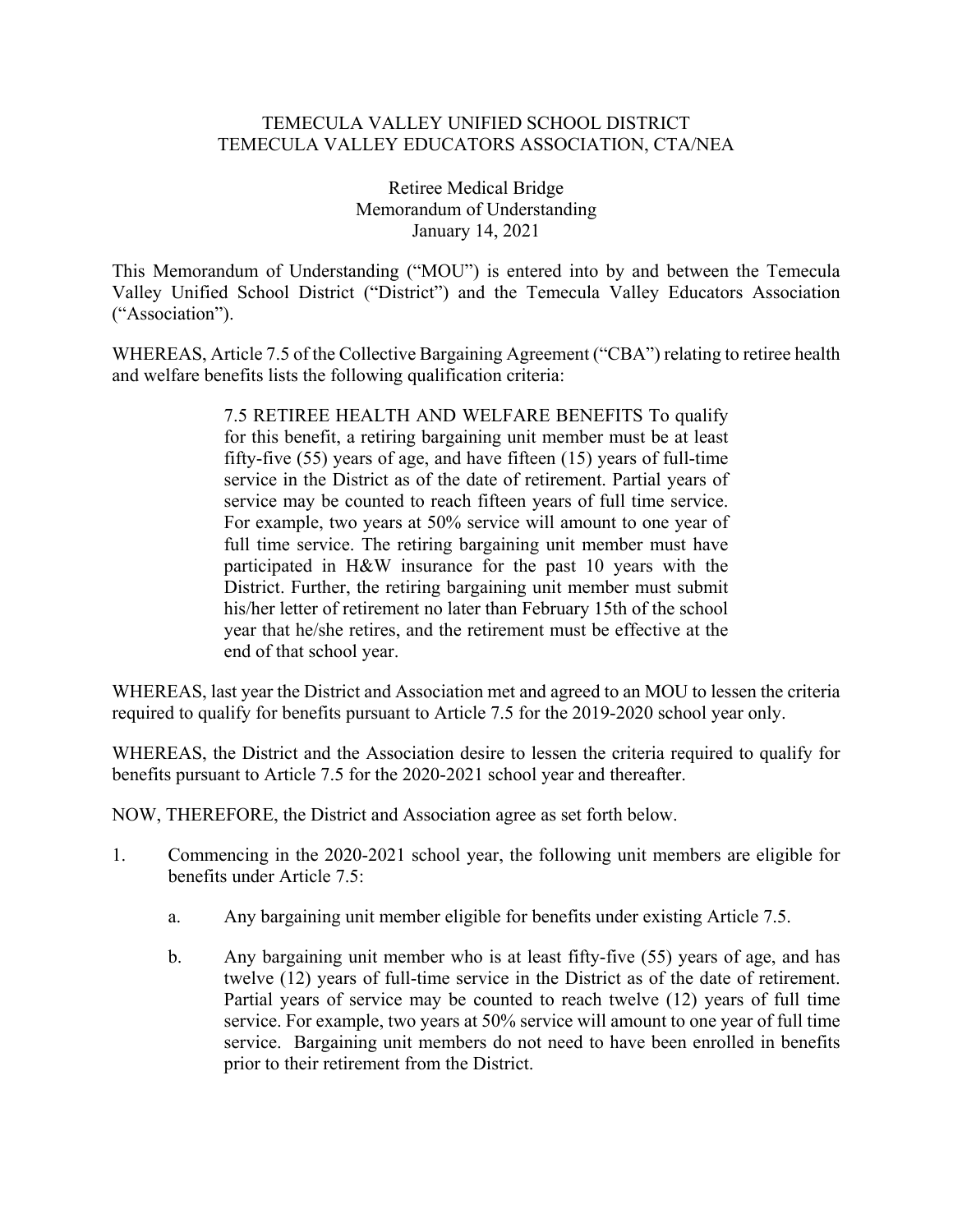- c. Unit members who meet the eligible criteria noted in this agreement must submit their letter of retirement, effective at the end of the 2020-2021 school year, no later than February 16, 2021.
- 2. The provision allowing bargaining unit members to qualify for benefits pursuant to Article 7.5 even if they have not been enrolled in benefits prior to their retirement is expressly contingent upon the District's current benefits provider allowing for these employees to enroll in benefits upon retirement. Should the carrier not allow such an arrangement, the parties will revert to the existing contract language without further negotiations. That language reads as follows: "[t]he retiring bargaining unit member must have participated in H&W insurance for the past 10 years with the District."
- 3. For each bargaining unit member who qualifies for benefits pursuant to Paragraph 1(b) of this MOU, and who elects benefits pursuant to Article 7.5, the Association shall contribute \$5,000.00 for each year of eligibility, taken directly from their benefits reserve account. The payment amount shall be amortized over three years. For example, the following three employees qualify for benefits pursuant to Paragraph 1(b) of this Agreement

| <b>Employee</b> | Age | Yr 1    | Yr2     | Yr3     | Yr4                   | Yr <sub>5</sub>       | <b>Total</b>                                                |
|-----------------|-----|---------|---------|---------|-----------------------|-----------------------|-------------------------------------------------------------|
| A               | 62  | \$5,000 | \$5,000 | \$5,000 | No longer<br>eligible | No longer<br>eligible | \$15,000                                                    |
| B               | 61  | \$5,000 | \$5,000 | \$5,000 | \$5,000               | No longer<br>eligible | \$20,000                                                    |
| $\mathcal{C}$   | 56  | \$5,000 | \$5,000 | \$5,000 | \$5,000               | \$5,000<br>$\sim$ 1   | \$25,000<br>$\bigwedge$ $\bigwedge$ $\bigwedge$ $\bigwedge$ |

Total: \$60,000

The \$60,000 cost will be amortized over a period of three years, requiring a \$20,000 annual contribution from the Association benefits reserve account. Such contribution shall be automatically withdrawn by the District with notice to the Association.

- 4. The District and Association agree to meet prior to the last bargaining unit member working day of the 2020-2021 year to review and assess the expanded retiree medical program.
- 5. This lessening of qualifications described in this MOU shall expire at the conclusion of the 2020-2021 school year. The payment obligations on both the District and Association shall continue as long as employees who retired pursuant to Section 1(b) of this Agreement are receiving benefits.

Notwithstanding, and subject to the review provided in Section 4, above, the District and Association agree to incorporate the language of this MOU into the collective bargaining agreement to be effective for the 2021-2022 school year. It is understood that any new